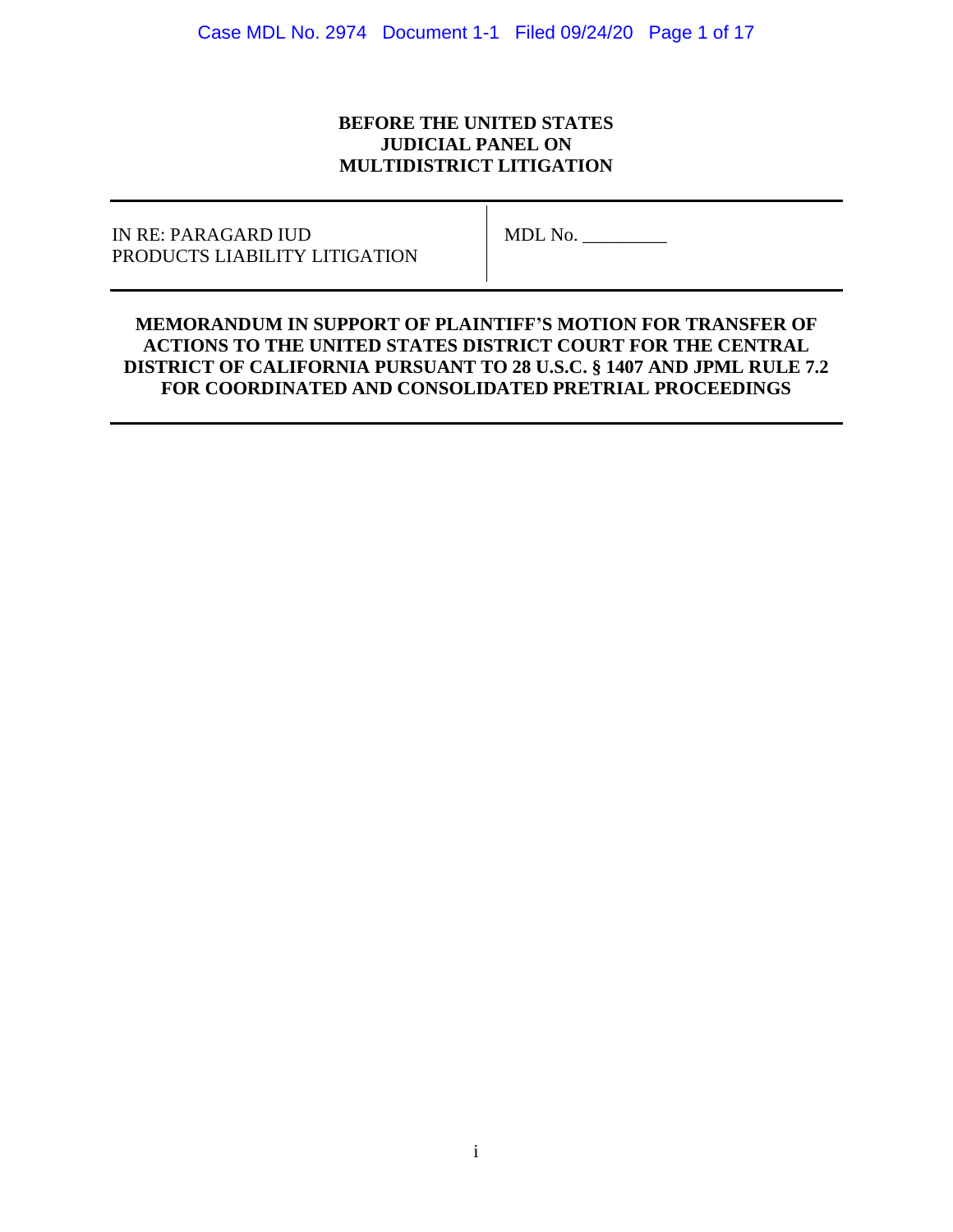# **TABLE OF CONTENTS**

| I.             |                                                                                     |
|----------------|-------------------------------------------------------------------------------------|
| II.            |                                                                                     |
| $\mathbf{A}$ . |                                                                                     |
| 1.             | Transfer and Coordination of the Actions is Appropriate and Necessary  4            |
| 2.             |                                                                                     |
| 3.             |                                                                                     |
| 4.             | <b>Pretrial Centralization Will Promote the Just and Efficient Conduct of These</b> |
|                |                                                                                     |
| 5.             |                                                                                     |
| <b>B.</b>      | The Central District of California is the Most Suitable Venue for the MDL 11        |
| C.             | Alternatively, the Northern District of Georgia Is A Suitable Venue for the MDL. 12 |
| D.             | Alternatively, the Western District of Missouri Is Also A Suitable Venue for the    |
|                |                                                                                     |
| III.           |                                                                                     |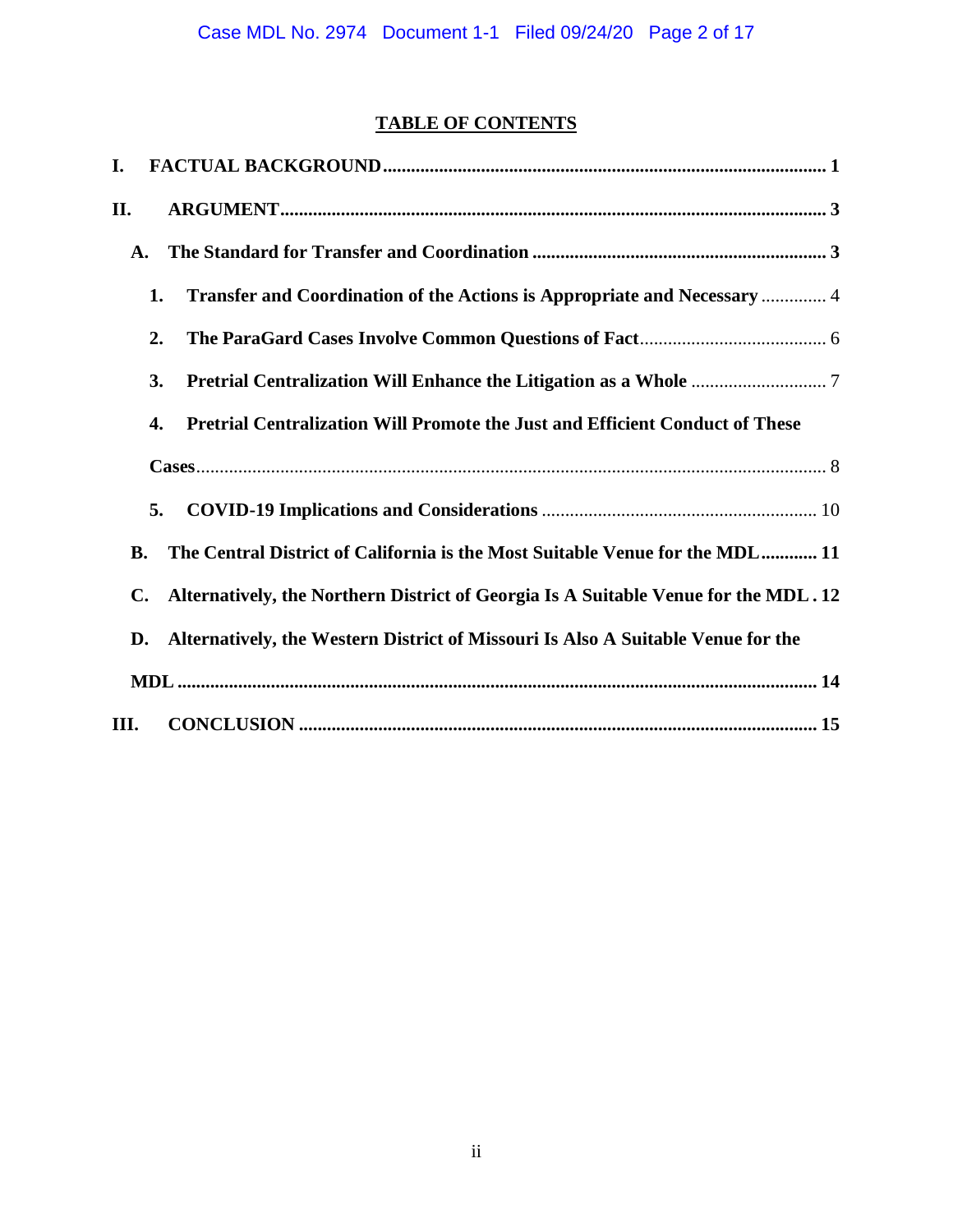#### Case MDL No. 2974 Document 1-1 Filed 09/24/20 Page 3 of 17

Pursuant to 28 USC § 1407 and Rule 7.2(a) of the Rules of Procedure of the Judicial Panel on Multidistrict Litigation, Moving Plaintiff respectfully submits this memorandum of law in support of her motion for transfer and coordination for pretrial purposes of all currently filed cases identified in the Schedule of Actions ("Actions"), as well as any cases subsequently filed involving similar facts or claims ("tag along cases"), to the United States District Court for the Central District of California. Alternatively, the Northern District of Georgia or the Western District of Missouri are appropriate jurisdictions for transfer.

There are currently at least fifty-five (55) actions pending in twenty-nine (29) different judicial districts in the United States alleging similar wrongful conduct on the part of Defendants which resulted in similar injuries. Likewise, because of the scope of Defendants' sales of ParaGard® Intra-uterine Device (hereinafter "ParaGard"), it is likely that hundreds of other actions will be filed in jurisdictions throughout the United States. Transfer for consolidation and coordination is proper because each of these Actions and tag along cases arise out of the same or similar nucleus of operative facts, arise out of the same or similar alleged wrongful conduct, will involve the resolution of the same or similar questions of fact and law, and discovery will be substantially similar and involve many of the same documents and witnesses.

#### <span id="page-2-0"></span>**I. FACTUAL BACKGROUND**

The ParaGard T380A is an IUD that was created by Duramed Pharmaceuticals, Inc., in 1982. ParaGard is an FDA regulated birth control and was owned by generic drug manufacturer Teva Pharmaceuticals USA, Inc., from 2009 to 2017. ParaGard has a propensity to break at the arms upon explant resulting in serious injuries.

The ParaGard T-380A IUD was launched onto the market in 1984 and was initially approved for up to four (4) years of continuous use. In 1989, ParaGard was approved for up to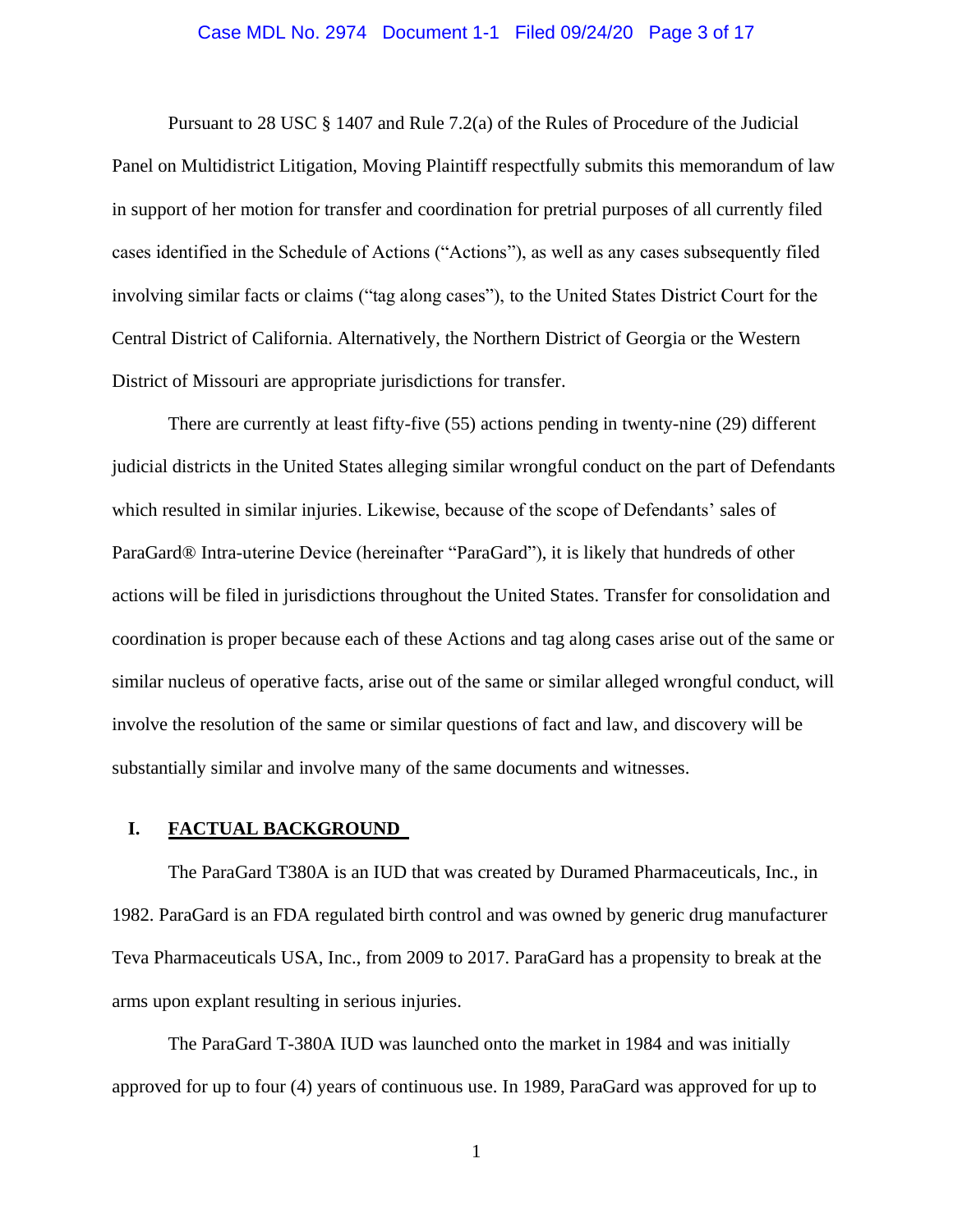#### Case MDL No. 2974 Document 1-1 Filed 09/24/20 Page 4 of 17

six (6) years of continuous use and in 1991, ParaGard was approved for up to eight (8) years of use. In 1994, ParaGard was approved for up to ten (10) years and remains to date, approved for up to ten (10) years of continuous use. ParaGard is an intrauterine device placed into the uterus to prevent conception. However, it is regulated as a drug.

The ParaGard IUD is a T-shaped plastic frame made of polyethylene and barium sulfate that is inserted into the uterus. Copper wire coiled around the device produces an inflammatory reaction that is toxic to sperm and egg. A monofilament polyethylene thread is tied through the tip, resulting in two white threads, which aid in the detection and removal of the device. The monofilament strings are composed of the same material as common fishing line. Monofilament is a single fiber of plastic. The type of copper used is undisclosed and has been redacted from all NDA applications.

ParaGard is implanted by either dilating the uterus and inserting the ParaGard into the uterine cavity through an implant tool or implanted with the tool without need of dilation. This is patient specific. Removal of the device requires a visit to a healthcare provider. To remove the device, physicians are instructed to locate the strings and to pull gently until the ParaGard is expelled from the uterus. The arms of the ParaGard are supposed to fold upward at the joint to aid in the removal. Often, the arm(s) will break at the joint and remain in the uterus after the removal. ParaGard has a propensity to break upon removal causing complications and injuries including but not limited to surgeries to remove the broken piece of the device, infertility and pain.

Between 2005 and 2015, Teva Defendants came into possession of "newly acquired evidence" in the FDA Maude database which warranted changes to the ParaGard label, yet failed to adequately communicate and/or warn consumers, the FDA and/or doctors and the medical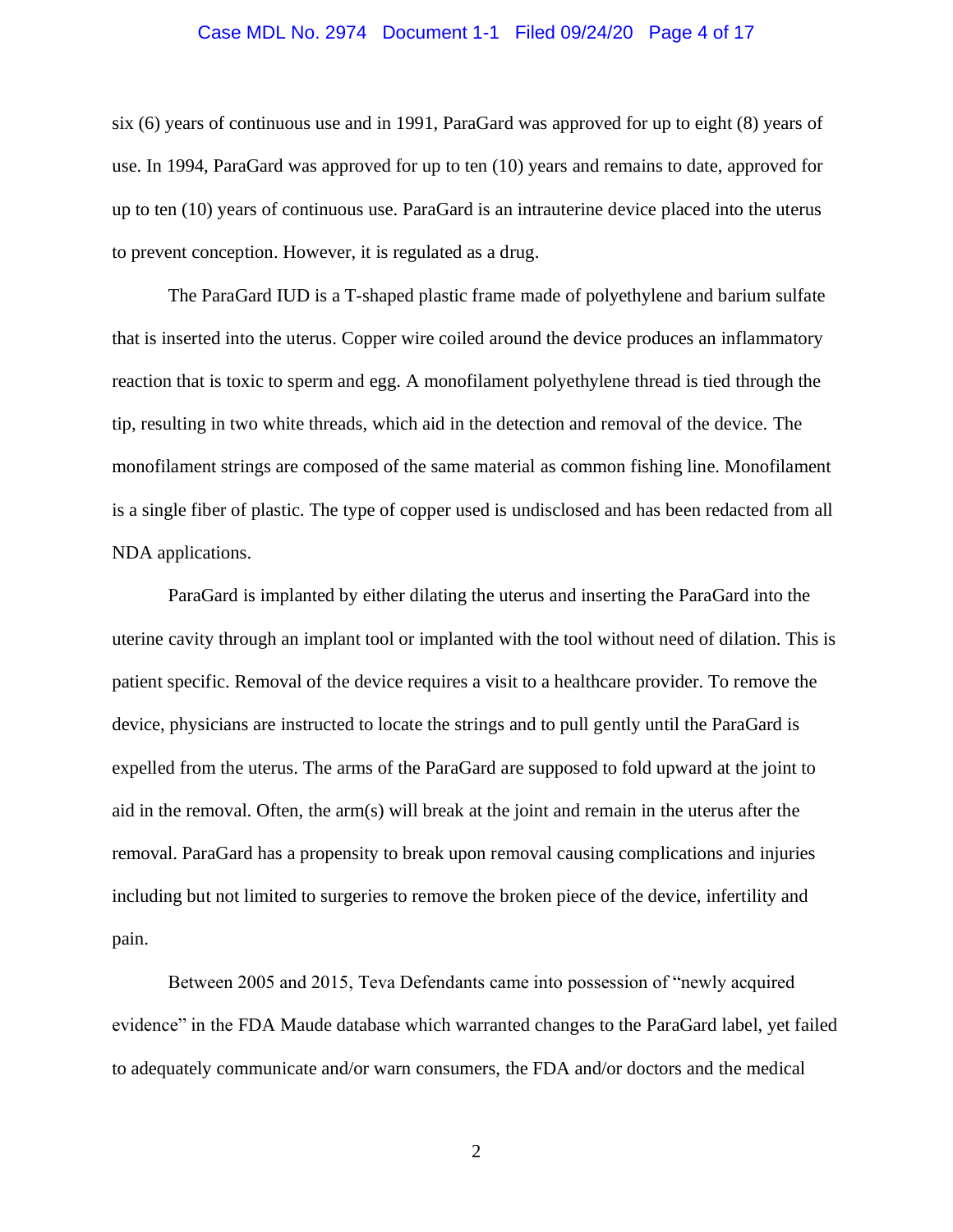#### Case MDL No. 2974 Document 1-1 Filed 09/24/20 Page 5 of 17

community of the newly acquired information and risks. Since 2010, the FDA has received over 1600 reports of ParaGard breakage, with over 700 classified as serious. At no time prior to Fall 2019 did Defendants take any action to inform patients, physicians or the public about the problems with ParaGard and its propensity to break upon removal causing significant injuries.

#### <span id="page-4-1"></span><span id="page-4-0"></span>**II. ARGUMENT**

## **A. The Standard for Transfer and Coordination**

This Panel considers the following factors when determining whether to authorize transfer and consolidation of multidistrict actions: (1) one or more common questions of fact are pending in different districts; (2) a transfer would serve the convenience of parties and witnesses; and (3) a transfer would promote the just and efficient conduct of the actions. 28 U.S.C. § 1407(a). The purpose of the multidistrict litigation process is to "eliminate the potential for contemporaneous pretrial rulings by coordinating district and appellate courts in multidistrict related civil actions." *In re: Multidistrict Private Civ. Treble Damages Litig.*, 298 F. Supp. 484, 491-92 (J.P.M.L. 1968). Consolidation is especially important in multidistrict litigations where "the potential for conflicting, disorderly, chaotic" action is greatest. *Id*. at 493.

Multidistrict litigation is designed "to 'promote the just and efficient conduct' of 'civil actions involving one or more common questions of fact' that are pending in different districts." *In re Phenylpropanolamine (PPA) Products Liability Litigation,* 460 F.3d 1217, 1229 (9th Cir. 2006), *quoting* 28 U.S.C. § 1407(a)). Upon a motion for transfer, the Panel "analyzes each group of cases in light of the statutory criteria and the primary purposes of the MDL process to determine whether transfer is appropriate." *In re PPA Products Liability Litigation,* 460 F. 3d at 1230. To that end, it considers factors including "the progress of discovery, docket conditions, familiarity of the transferee judge with the relevant issues, and the size of the litigation." *Id.*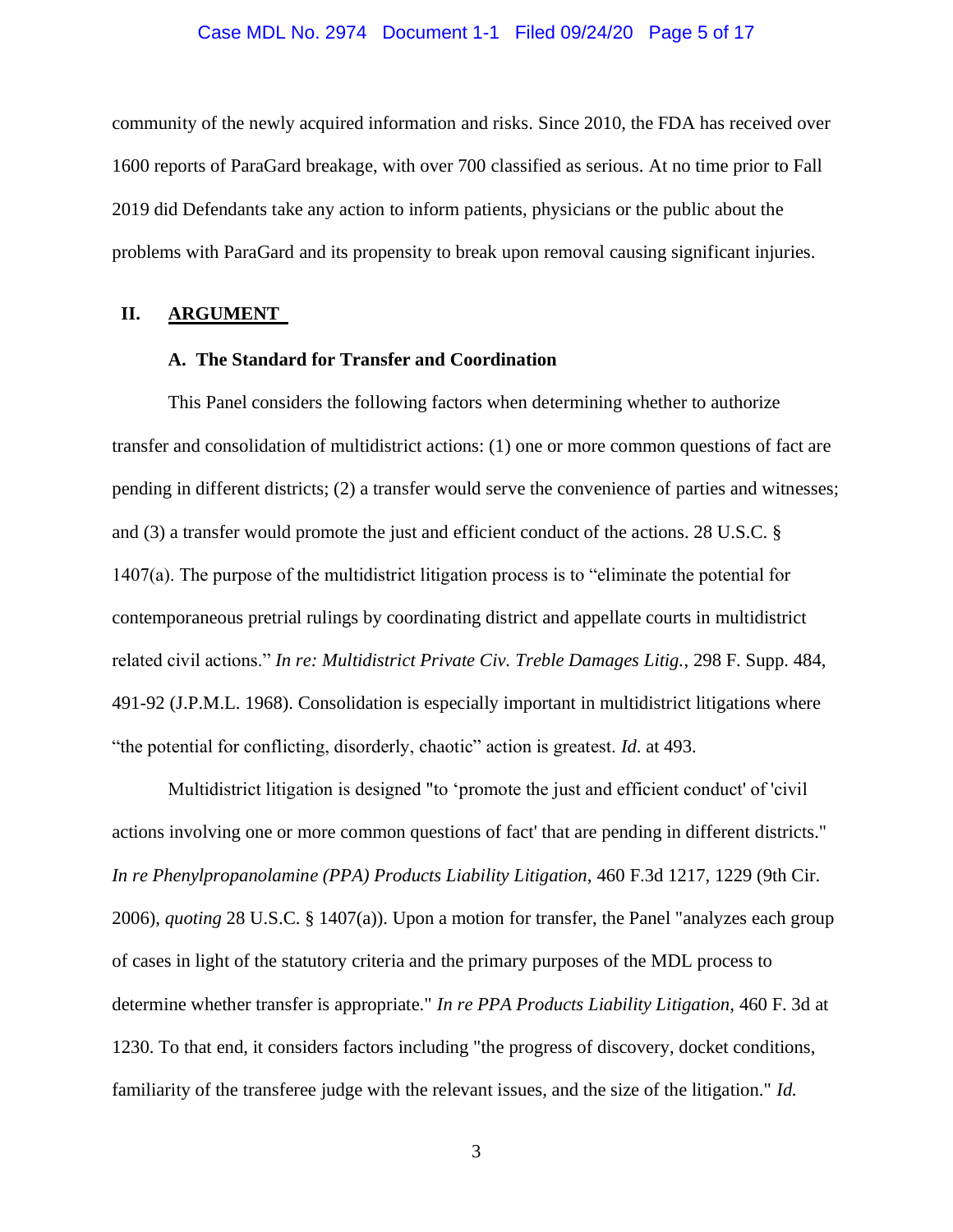#### Case MDL No. 2974 Document 1-1 Filed 09/24/20 Page 6 of 17

*citing* Multidistrict Litigation Manual § 5.16. On the specific issue of whether to centralize litigation in a single district, the Panel considers the convenience of the parties and witnesses, the number of related actions, and the complexity of common questions of fact.

In this instance, transfer, coordination and consolidation is appropriate because many common questions of fact and law exist, including but not limited to the following: whether ParaGard was defectively designed; whether the ParaGard lots at issue contained manufacturing defects; whether ParaGard was marketed with an adequate label; whether Defendants conducted adequate pharmacovigilance of ParaGard; and whether Defendants engaged in negligent conduct resulting in Plaintiffs' injuries.

## **1. Transfer and Coordination of the Actions is Appropriate and Necessary**

<span id="page-5-0"></span>The ParaGard cases are well suited for centralization under Section 1407. Though filed in different jurisdictions within the federal court system, these cases are closely related: they share the same Defendants, the same basic theory of liability, and the same basic factual allegations. All the cases will involve the same core discovery, fact witnesses, and will likely include the same general liability and causation experts. Moreover, none of these cases have made any substantial progress toward trial, making this the ideal time to order transfer. Most cases are either in the early stages of discovery or have not yet commenced discovery. In many of the cases, the parties are still contesting who are the proper defendants in the litigation. As such, transfer and coordination would promote efficiency and avoid duplicative and inconsistent motions and rulings and allow one judge to continue advancing this litigation in ways that are useful and convenient to all parties.

Further, the Panel has frequently recognized coordination under § 1407(a) is particularly appropriate in pharmaceutical product liability cases. *See generally In Re: Diet Drugs*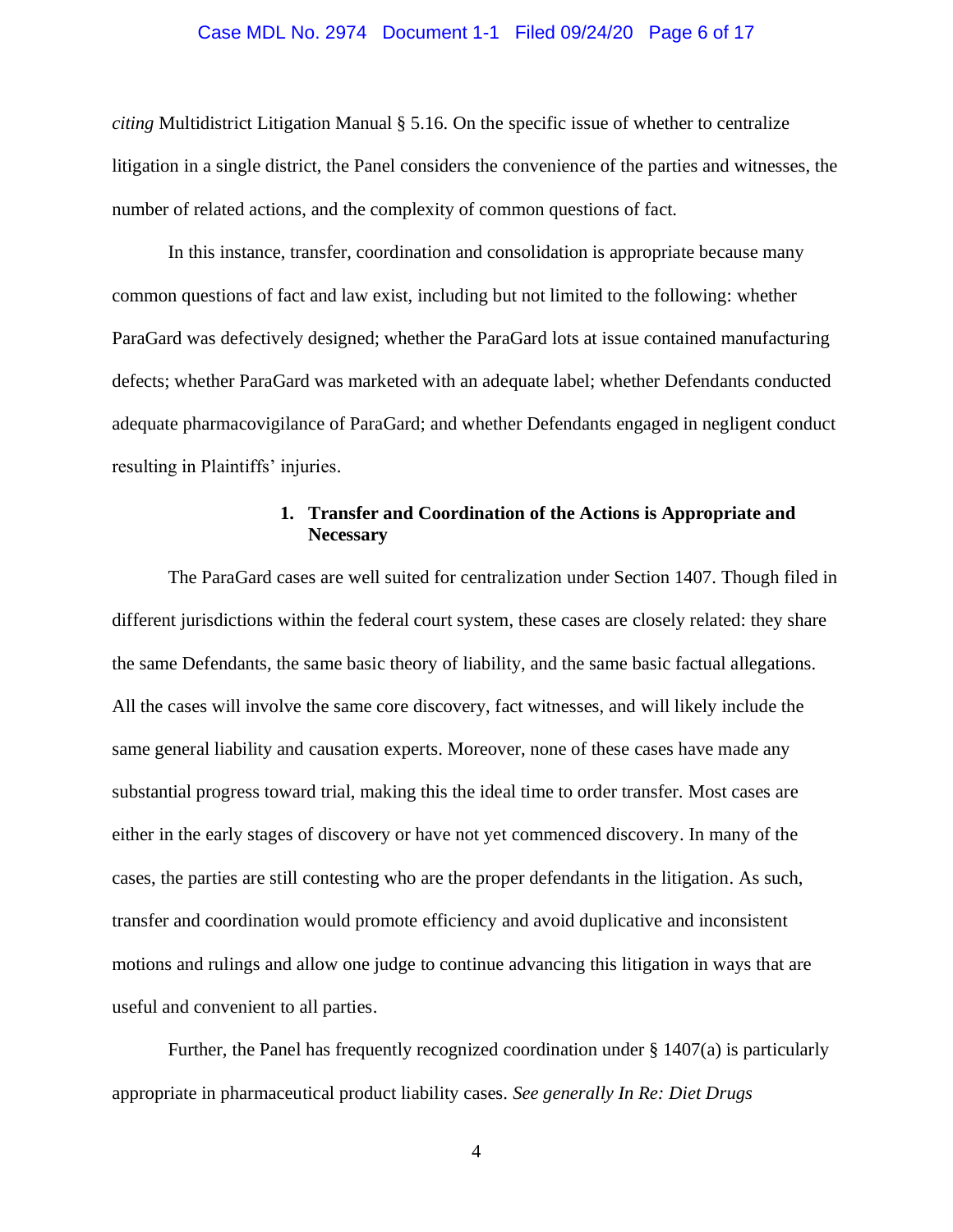*(Phentermine/Fenfluramine/Dexfenfluramine) Products Liability Litigation, MDL No. 1203 (E.D.PA); In Re: Rezulin Products Liability Litigation, MDL No. 1348 (S.D.NY); In Re: Propulsid Products Liability Litigation, MDL No. 1355 (E.D. LA); In Re: Serzone Products Liability Litigation, MDL No. 1477 (S.D. WV); In Re: Meridia Products Liability Litigation, MDL No. 1481 (N.D. OH); In Re: Prempro Products Liability Litigation, MDL No. 1507 (E.D. AR); In Re: Viagra Products Liability Litigation, MDL No. 1727 (D. MN); In Re: Zyprexa Products Liability Litigation, MDL No. 1596 (E.D. NY); In Re: Ephedra Products Liability Litigation, MDL No. 1598 (S.D. NY); In Re: Phenylpropanolamine (PPA) Products Liability Litigation, MDL No. 1407 (W.D. WA); In Re: Accutane Products Liability Litigation, MDL No. 1626 (NJ Superior Court); In Re: Vioxx Marketing, Sales Practices and Products Liability Litigation, MDL No. 1657 (E.D. LA); In Re: Bextra and Celebrex Marketing, Sales Practices and Products Liability Litigation, MDL No. 1699 (N.D. CA); In Re: Aredia and Zometa Products Liability Litigation, MDL No. 1760 (M.D. TN); In Re: Seroquel Products Liability Litigation, MDL No. 1769 (M.D. FL); In Re: Fosamax Products Liability Litigation, MDL No. 1789 (S.D. NY); In Re: Mirapex Products Liability Litigation, MDL No. 1836 (D. MN); In Re: Levaquin Products Liability Litigation, MDL No. 1943 (D. MN); In Re: Darvocet, Darvon and Propoxyphene Products Liability Litigation, MDL No. 2226 (E.D. KY).* These cases all share one core fact pattern: namely, a single component that caused a specific type of harm. This case, like the long list of cases cited above is no different. Specifically, this case involves a similar harm predicated upon a similar mechanism of injury (i.e., injury resulting from the ParaGard arm breaking).

For these reasons, transferring these cases pursuant to 28 U.S.C. § 1407 would enhance the convenience and efficiency of this litigation. Failing to transfer would almost certainly lead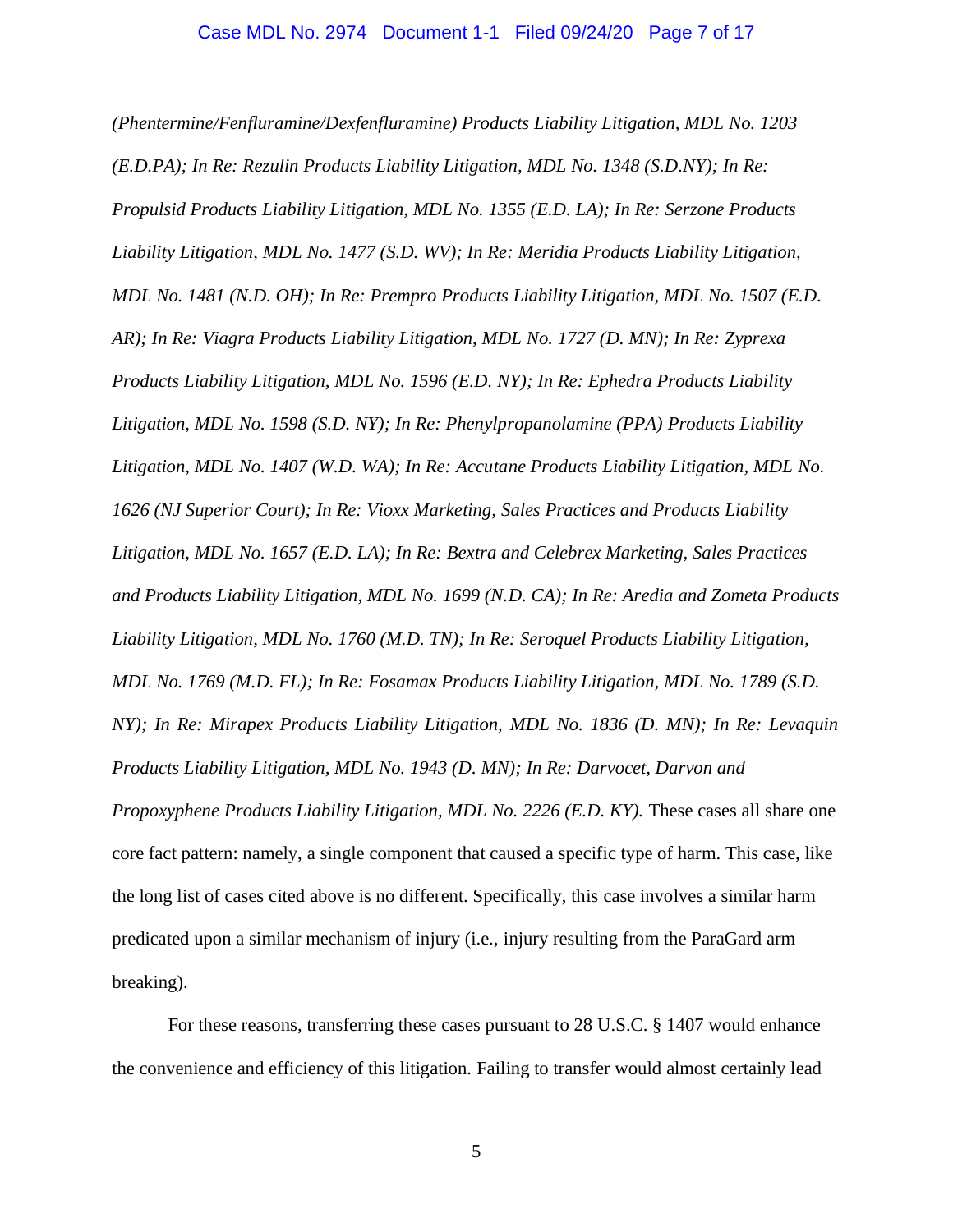#### Case MDL No. 2974 Document 1-1 Filed 09/24/20 Page 8 of 17

to inconsistent and conflicting rulings-particularly with respect to discovery and squander judicial resources in several judicial districts. Thus, the Panel should issue an order transferring all the ParaGard Cases to one judicial district for pretrial coordination or consolidation.

#### **2. The ParaGard Cases Involve Common Questions of Fact**

<span id="page-7-0"></span>The threshold requirement of § 1407 is that there be questions of fact common to the cases for which MDL treatment is sought. This requirement is satisfied here. The claims in the ParaGard cases each arise from the same course of conduct. Among the numerous common questions of fact are:

- a. Whether and to what extent ParaGard has a propensity to break upon removal resulting in significant or severe injuries;
- b. When Defendants first learned of the connection between the ParaGard and the increased risk of ParaGard arm breakage;
- c. Whether ParaGard is defective in design because of its propensity to break resulting in significant or severe injuries;
- d. Whether ParaGard was defective and unreasonably dangerous when used by Plaintiffs because any benefits associated with the product are significantly outweighed by the risks associated with use of ParaGard;
- e. Whether Defendants failed to warn prescribers about the increased risk of breakage associated with the use of ParaGard;
- f. Whether ParaGard was sold without adequate warnings of the increased risk of breakage resulting in significant or severe injuries;
- g. Whether Defendants negligently, recklessly or intentionally misrepresented the risk that ParaGard arms breakage resulting in significant and severe injury; and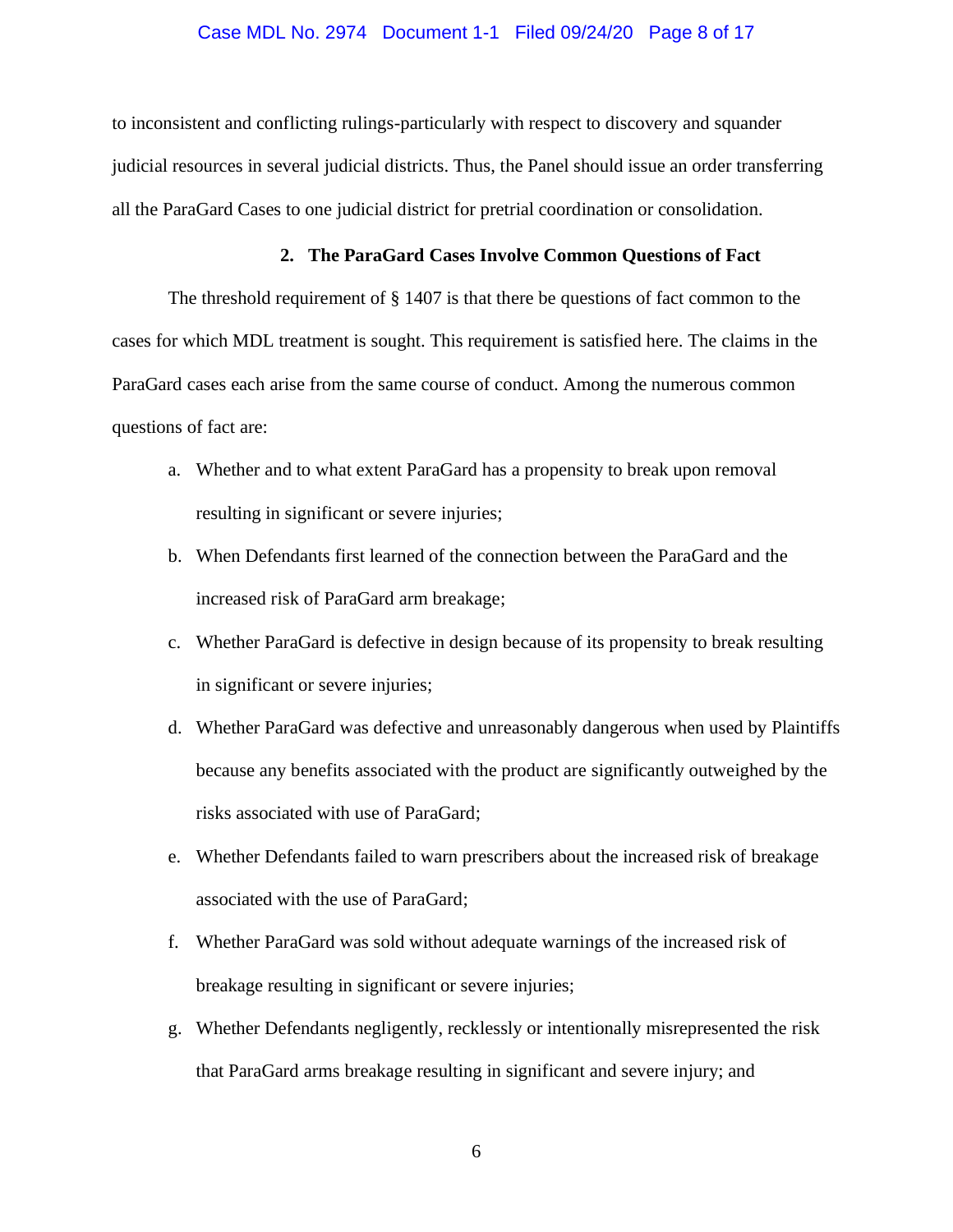h. Whether Defendants knowingly, recklessly, or negligently concealed from physicians and/or consumers the increased risk of ParaGard arm breakage resulting in injury.

Given the commonality of factual issues in each of the related cases, MDL treatment is appropriate. *See e.g., In re Accutane Prods. Liab. Litig*., 343 F.Supp. 1382, 1383 (J.P.M.L. 2004) ("The actions . . . present common questions of fact concerning, inter alia, i) the development, testing, manufacturing, and marketing of Accutane, and ii) defendants' knowledge concerning the drug's possible adverse effects.").

#### **3. Pretrial Centralization Will Enhance the Litigation as a Whole**

<span id="page-8-0"></span>Transfer is appropriate when it would enhance the convenience of the litigation. *See e.g., In re Library Editions of Children's Books*, 297 F. Supp. 385, 386 (J.P.M.L. 1968) ("[T]he Panel must weigh the interests of all the plaintiffs and all the defendants, and must consider multiple litigation as a whole in the light of the purposes of the law."). Here, pretrial transfer will undoubtedly ease the burdens on all involved.

As an initial matter, it is important to note all these cases are in their early stages – little motion practice has taken place and to the best of the undersigned's knowledge, limited discovery has occurred. Therefore, it is the optimal time for transfer.

Additionally, both Defendants and Plaintiffs stand to benefit from pretrial centralization. Pretrial transfer will reduce the burdens of discovery and costs significantly for Defendants. Similarly, consolidation will permit Moving Plaintiff's counsel to coordinate their efforts and share the pretrial workload amongst various plaintiffs' counsel. The Panel has previously endorsed this rationale noting, "[P]rudent counsel will combine their forces and apportion the workload in order to streamline the efforts of the parties and witnesses, their counsel and the judiciary, thereby effectuating an overall savings of case and a minimum of inconvenience to all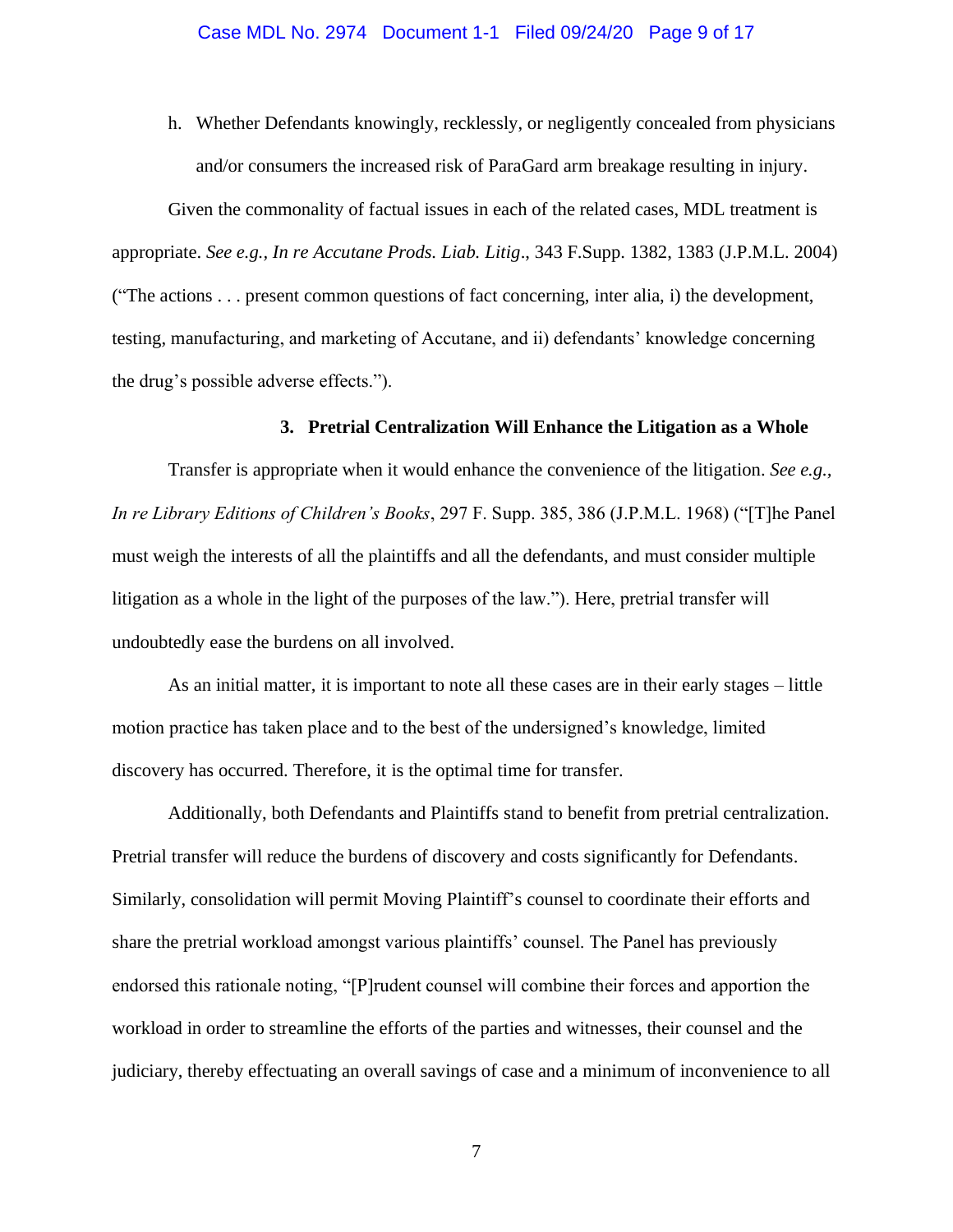#### Case MDL No. 2974 Document 1-1 Filed 09/24/20 Page 10 of 17

concerned." *See e.g. In re Baldwin-United Corp. Litig*., 581 F.Supp 739, 741 (J.P.M.L. 1984). Consolidation of these cases will effectuate this purpose.

Pretrial centralization will also allow Defendants to concentrate its attention and energy on one forum, rather than numerous federal jurisdictions throughout the country. As a result, Moving Plaintiff anticipates that Defendants will be able to move quickly and effectively to the transfereree court and through discovery, enhancing the overall efficiency of the litigation. *See In re Apple iPhone 3G Prod. Liab. Litig*., 630 F. Supp. 2d 1382, 1383 (J.P.M.L. 2009) (noting efficiency obtained through MDL process). Finally, pretrial transfer will reduce the burden on witnesses – most of whom are likely Defendants' employees, by substantially cutting down costly and time-consuming travel, duplicative testimony, and discovery. *See e.g., In re Allstate Ins. Co. Underwriting and Rating Practices Litig*., 206 F.Supp.2d 1371, 1372 (J.P.M.L. 2002).

Given that each of the cases arise from a common core set of factual allegations, counsel for plaintiffs will invariably seek discovery from the same Defendants and witnesses relating to the development, testing, manufacture, marketing, and sale of ParaGard. MDL treatment will enable a single court to establish a pretrial program that will minimize the inconvenience and expenses of redundant and duplicative discovery, which is precisely the purpose of transfer and coordination under § 1407. *See e.g., In re Accutane*, 343 F. Supp. 2d at 1383 ("Centralization under Section 1407 is necessary in order to eliminate duplicative discovery, prevent inconsistent rulings, and conserve the resources of the parties, their counsel, and the judiciary."). In short, transferring ParaGard cases for pretrial coordination or consolidation will make this litigation far more efficient and convenient for all involved.

## **4. Pretrial Centralization Will Promote the Just and Efficient Conduct of These Cases**

<span id="page-9-0"></span>Fairness and efficiency will be furthered in this litigation by a single centralized and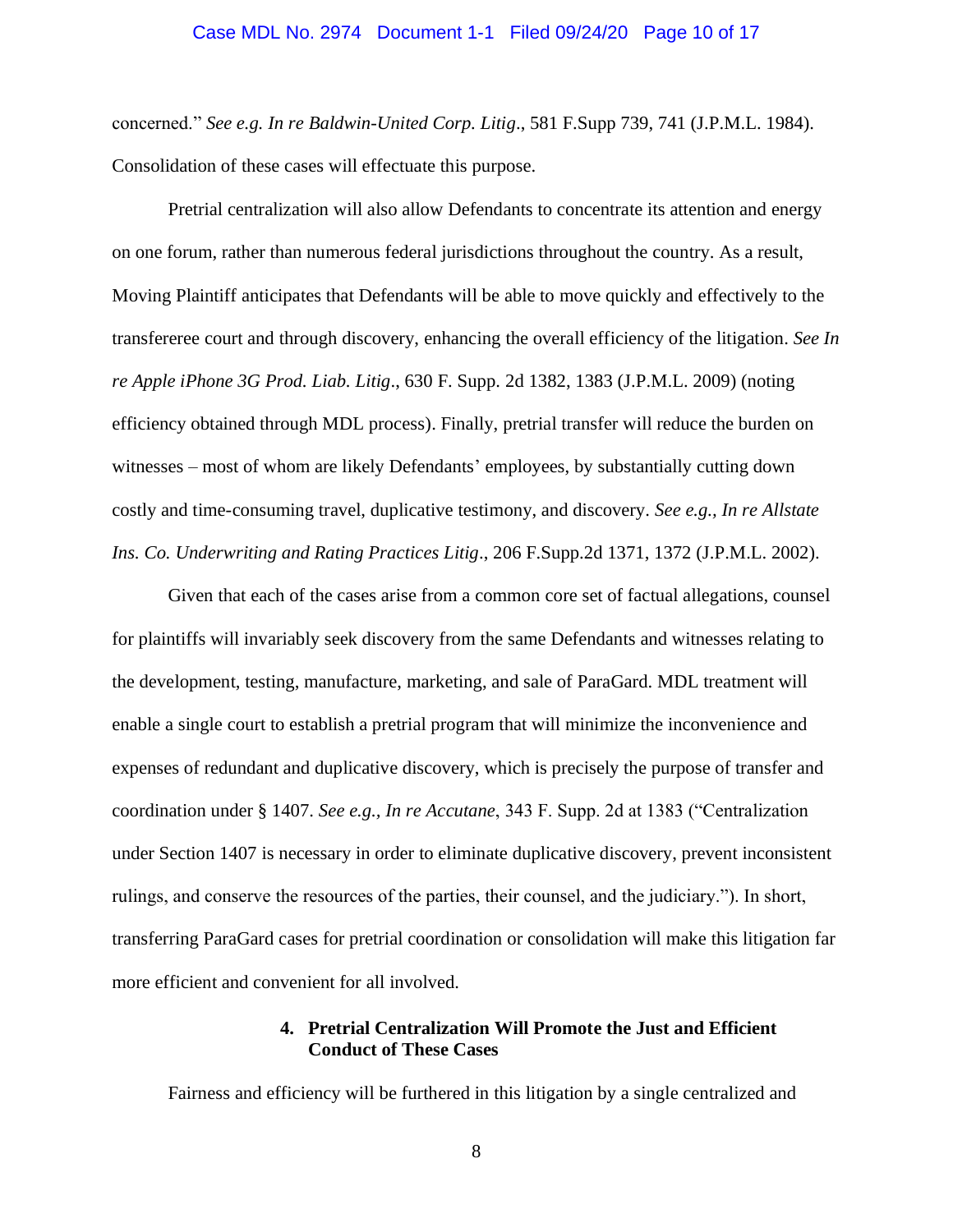#### Case MDL No. 2974 Document 1-1 Filed 09/24/20 Page 11 of 17

coordinated pretrial program, which will avoid duplicative discovery and inconsistent pretrial rulings, and will conserve the resources of the parties, their counsel and the judiciary. *See In re Levaquin Prods. Liab. Litig.*, 560 F. Supp. 2d 1384 (J.P.M.L. 2008); *In re Guidant Corp. Implantable Defibrillators Prods. Liab. Litig.,* 398 F. Supp. 2d 1371 (J.P.M.L. 2005). This risk is very real and will likely occur as motions are filed and courts set trial and discovery schedules. There are currently fifty-five (55) cases pending in twenty-nine (29) different district courts involving several different plaintiffs' law firms.

Coordinated discovery will benefit both Plaintiffs and Defendants. Rather than conducting general discovery in fifty-five (55) different actions in twenty-nine (29) different district courts, depositions of key witnesses can be coordinated and completed once. Additionally, document productions can be reduced to a single coordinated, central location where all plaintiffs can have access. Being able to streamline the work and coordinate efforts amongst plaintiffs' counsel will serve the interests of justice. *See In re Phenylpropanolamine (PPA) Prods. Liab. Litig.*, 173 F. Supp. 2d 1377, 1379 (J.P.M.L. 2005) ("it is most logical to assume that prudent counsel will combine their forces and apportion their workload in order to streamline the efforts of the parties and witnesses, their counsel and the judiciary, thereby effectuating and overall savings of cost and minimum of inconvenience to all concerned"). One court overseeing these actions instead of 29 different courts will allow the judiciary to preserve its resources.

Coordinated discovery will also help the plaintiffs in these cases. Instead of more than a dozen different law firms pursuing different strategies for the litigation and engaging in duplicative discovery and motion practice, a coordinated team of attorneys can pursue the claims in one court, before one judge, preserving the plaintiffs' resources and allowing the attorneys to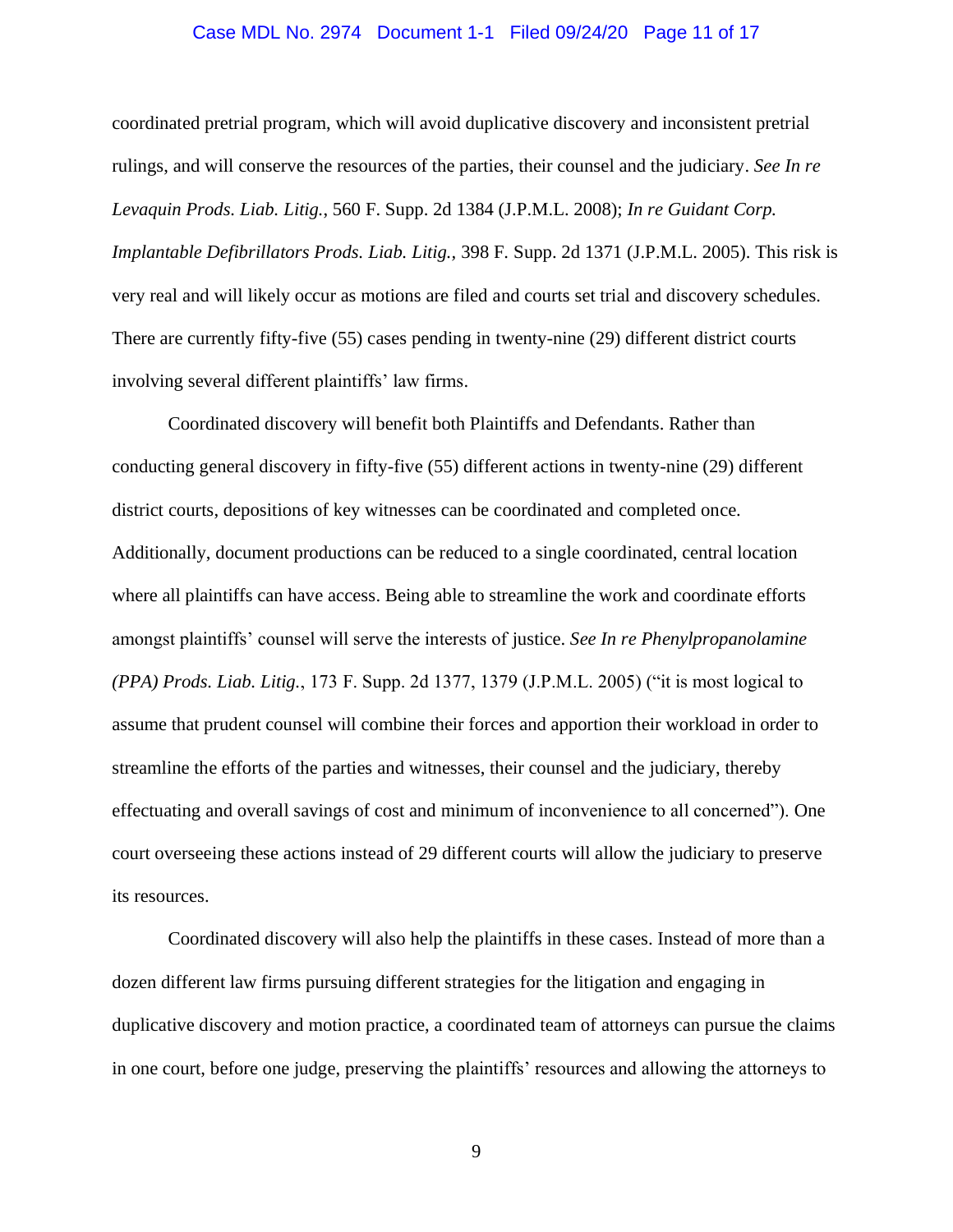work together in common to further these cases.

If transfer is denied in this litigation, these cases will proceed on independent tracks, requiring duplicative discovery, including repeated depositions of the same corporate personnel. Both Plaintiffs and Defendants would benefit from centralization and the economies of scale that it would bring. Transfer would also avoid that danger of inconsistent rulings and result in economy of judicial resources.

Should the Panel determine transfer is proper, it should centralize these cases in the United States District Court Central District of California in front of Judge John A. Kronstadt.

#### **5. COVID-19 Implications and Considerations**

<span id="page-11-0"></span>Moving Plaintiff is aware the COVID-19 Pandemic has created new and different considerations for the transfer of a coordinated litigation. Although travel and courthouse access is currently limited, attorneys and courthouses across the country have adapted and employed technology to keep the wheels of justice turning. In prior years, hearing access via telephone was at times, noisy, capped at a certain number of attendees and limited. Now, courts are holding lengthy hearings, mediations and even trials remotely. People across the entire country and internationally are making significant strides in working remotely, including utilizing new and improved technology. As we navigate this new landscape, these cases will benefit from one judge assisting the Parties in navigating the intricacies of COVID-19 guidelines as they relate to litigation such as remote deposition protocols and hearing protocols. It is, perhaps, more important than ever to limit duplicative depositions and interactions.

At the outset, transfer and coordination will not require significant travel or in-person interactions, as courts, attorneys, and other litigation participants have adapted. However, once COVID-19 restrictions ease, a convenient location will remain an important consideration.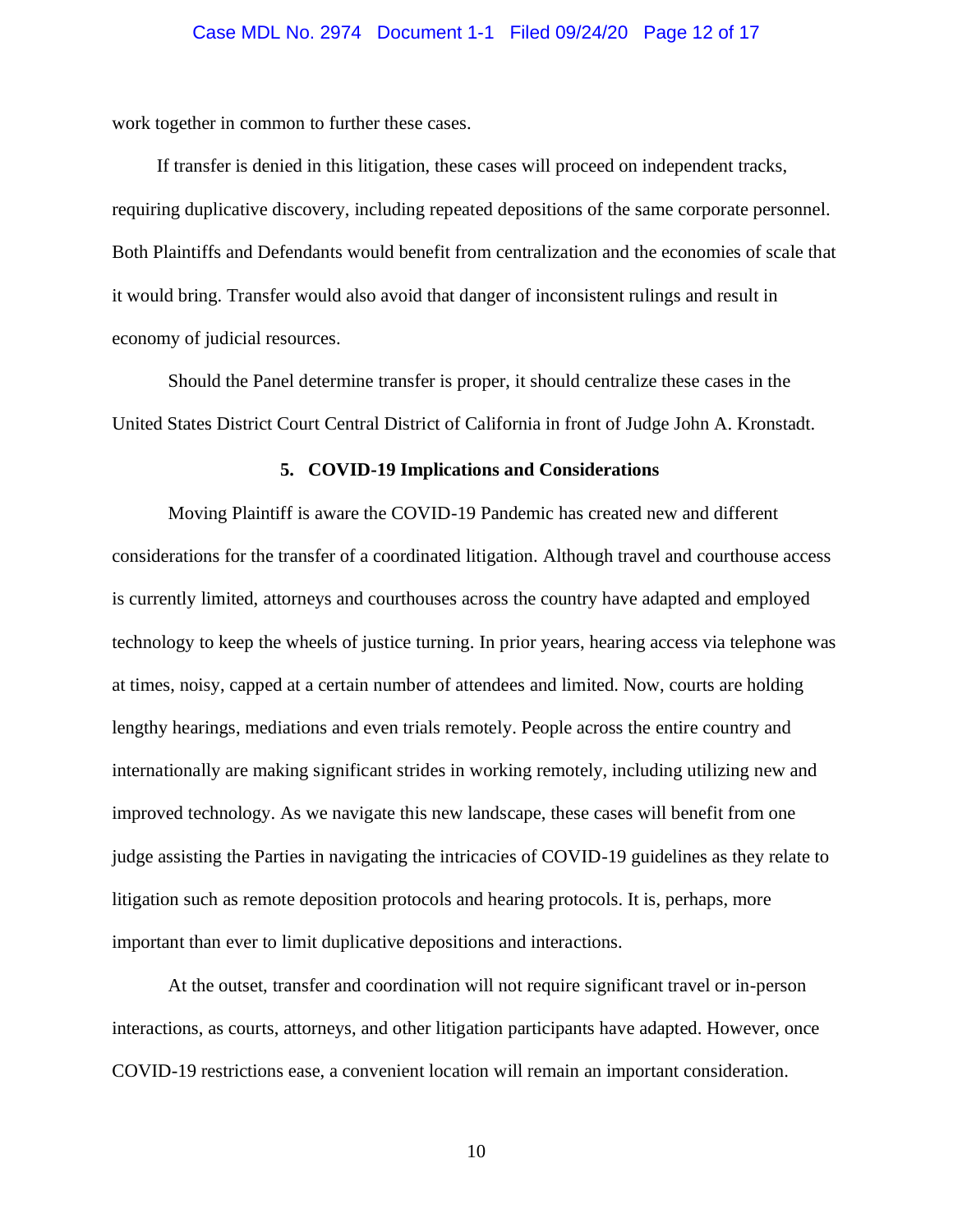Importantly, even after normalcy resumes, the benefits learned during Covid-19 will be valuable lessons to be applied, and in tandem with transfer and coordination, will further promote efficiency.

#### **B. The Central District of California is the Most Suitable Venue for the MDL**

<span id="page-12-0"></span>Once the Panel determines that centralization is appropriate it then "looks for an available and convenient transfer forum." Federal Judicial Center, *Manual for Complex Litig.* § 22.33, at 367 (4th Ed. 2011). Transfer of the ParaGard cases to the Central District of California would best serve the purposes of 28 U.S.C. §1407. At this moment, There is no one jurisdiction where the litigation is further advanced than another. The Central District of California is a suitable venue for the pretrial proceedings of the ParaGard Litigation. The Panel generally selects a forum that:

(1) is not overtaxed with other MDL cases, (2) has a related action pending on its docket, (3) has a judge with some degree of expertise in handling the issues presented, and (4) is convenient to the parties.

*Id.* The Central District of California is not overtaxed with other MDL cases. At the time of filing this Motion, there are four (4) MDLs pending in the Central District of California spread among the twenty-six (26) District Judges housed there. There are currently four related actions filed in the Central District of California pending before the Honorable John A. Kronstadt. Judge Kronstadt is an experienced jurist, having been a judge for nearly 18 years between state and federal courts. Judge Kronstadt also has MDL experience, with one MDL pending in front of him, MDL 2905, *IN RE: ZF-TRW Airbag Control Units Products Liability Litigation.*

In terms of convenience to the parties, the Central District of California is certainly a convenient forum. One of the Defendants, The Cooper Companies, is based in California.<sup>1</sup> Los

<sup>1</sup> At the time of this filing, there are pending motions to dismiss The Cooper Companies.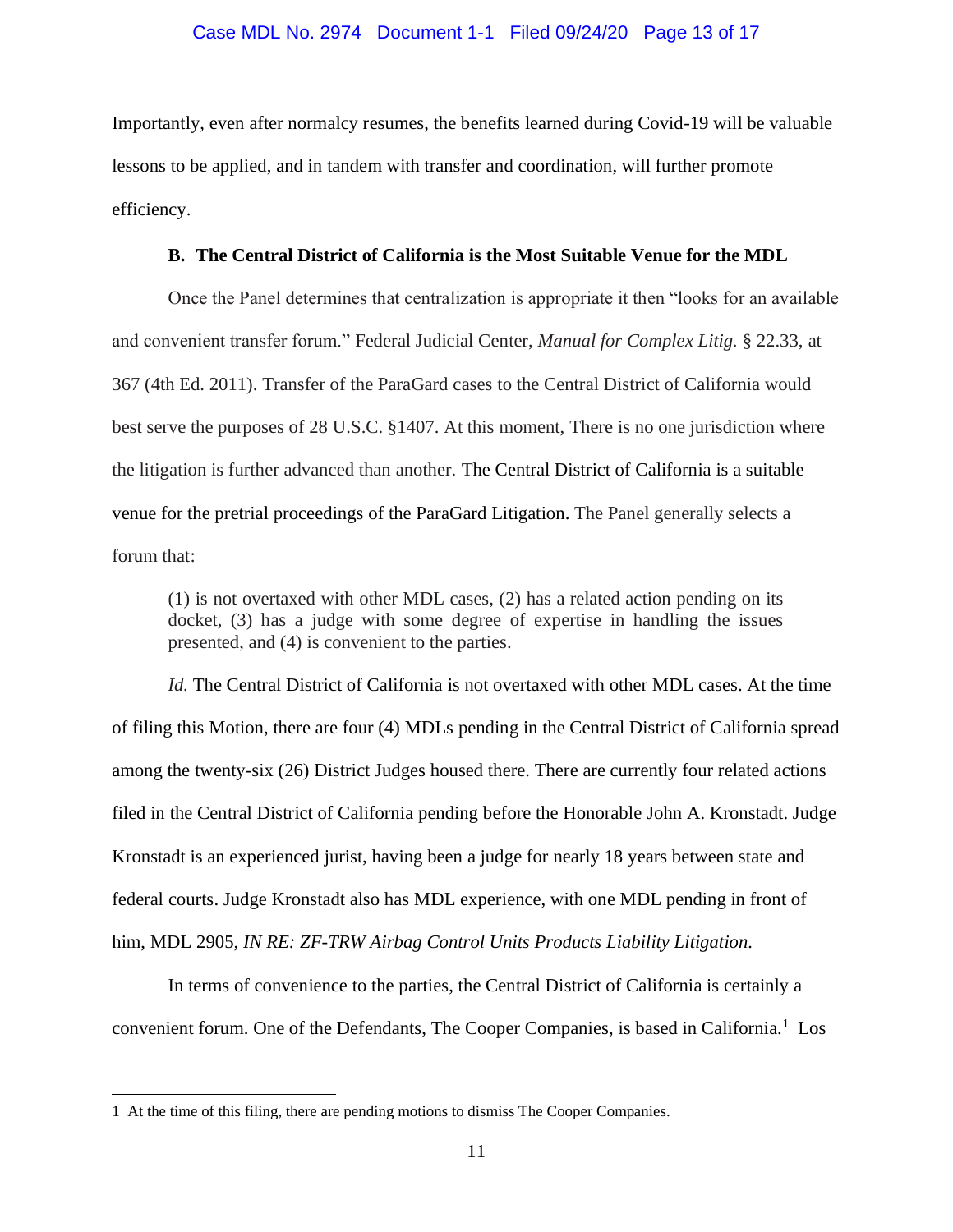#### Case MDL No. 2974 Document 1-1 Filed 09/24/20 Page 14 of 17

Angeles, the second largest city in the United States, is equipped with one of the busiest airports in the world, is a hub of major airlines, and there are scores of hotels nearby the courthouse. Los Angeles is certainly a convenient location.

Another factor in favor of the Central District of California is its large and diverse population. Los Angeles is one of the most populous cities in the United States and one of the most, if not the most, racially and ethnically diverse cities in the United States. Los Angeles thus provides for a large and diverse jury pool, adequately representative of the country.

Although Section 1407 does not specify criteria for selecting a transferee forum, the predominant goal is to find a court that will advance "the convenience of the parties and will promote the just and efficient conduct" of the transferred cases. To that end, the Panel has generally favored districts in which a number of constituent cases are pending. See, e.g., 15 Charles A. Wright, Arthur R. Miller & Edward H. Cooper, *Federal Practice and Procedure* § 3864 (2007); David H. Herr, *Multidistrict Litigation Manual*, § 6 (2016). The Panel has also favored courts that are convenient and accessible, have favorable docket conditions, and districts for which the parties have stated a preference. <u>See, e.g.</u>, Wright, Miller & Cooper, supra at  $\S$ 3864; Herr, supra at § 6. In the context of this litigation, the district that best satisfies these criteria is the Central District of California.

For the above reasons, Moving Plaintiff requests the Actions and tag-along cases be transferred and consolidated before the Honorable John A. Kronstadt, United States District Judge for the Central District of California.

#### **C. Alternatively, the Northern District of Georgia Is A Suitable Venue for the MDL**

<span id="page-13-0"></span>Alternatively, Moving Plaintiff requests the Panel transfer the case to the Northern District of Georgia. Many of the same considerations which make the Central District of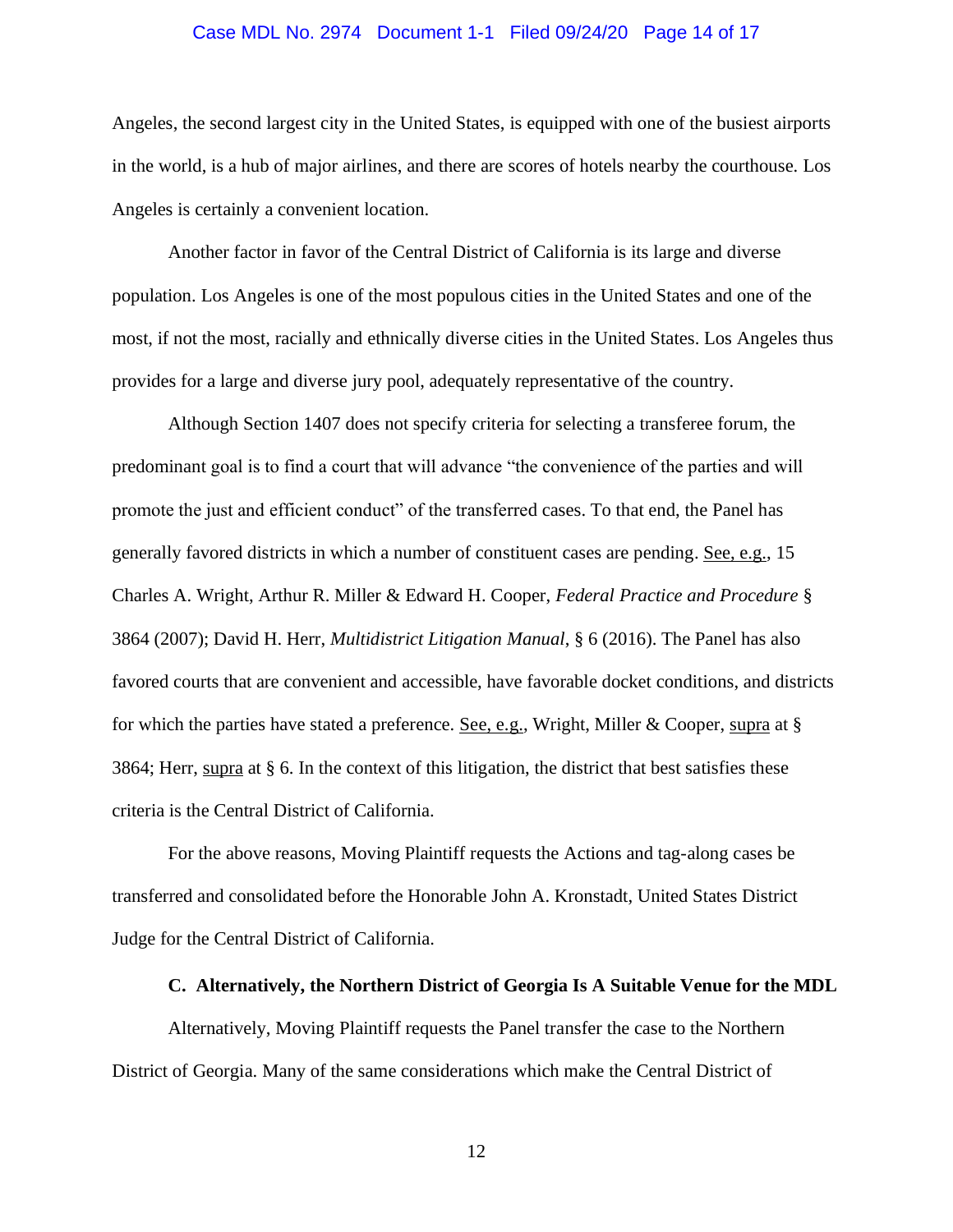#### Case MDL No. 2974 Document 1-1 Filed 09/24/20 Page 15 of 17

California a suitable venue are also true of the Northern District of Georgia. The Northern District of Georgia currently has four ParaGard cases pending. At the time of filing this Motion, there are four (4) MDLs pending in the Northern District of Georgia spread among the sixteen (16) District Judges housed there.

The Northern District of Georgia is also a convenient forum. The Northern District of Georgia is a convenient venue equipped with the busiest airport in the United States, is a hub of major airlines, and there are scores of hotels nearby the courthouse. Additionally, the Northern District of Georgia may be more convenient for the Defendants headquartered on the East Coast. The Atlanta Division of the Northern District of Georgia is, notably, one of the most diverse in the United States and would also provide a diverse jury pool representative of the country.

Moving Plaintiff further submits that it would be more appropriate for any MDL in these matters to be handled by one of the several other judges in the Northern District of Georgia who have not previously been assigned an MDL. While MDL experience has been a persuasive factor in selecting an MDL court, providing more qualified and capable jurists the opportunity to gain valuable MDL experience is likewise beneficial. *See, e.g.*, Transfer Order entered in *In re Atrium Medical Corp. C-Qur Mesh Prods. Liab. Litig.*, MDL 2753 (J.P.M.L.2016) ("[W]e are selecting a jurist with the willingness and ability to handle this litigation, but who has not yet had the opportunity to preside over an MDL.").

There are several Judges in the Northern District of Georgia who are well-qualified and capable of handling an MDL in these matters, who could effectively and efficiently handle any MDL. The Hon. Leigh Martin May of the Northern District of Georgia is a very experienced jurist already presiding over one the fifty-five cases pending in district courts: *Rodrigues v. Teva Pharmaceuticals et al,* Case: 1:20-cv-03945. Judge May is well-qualified to receive this MDL,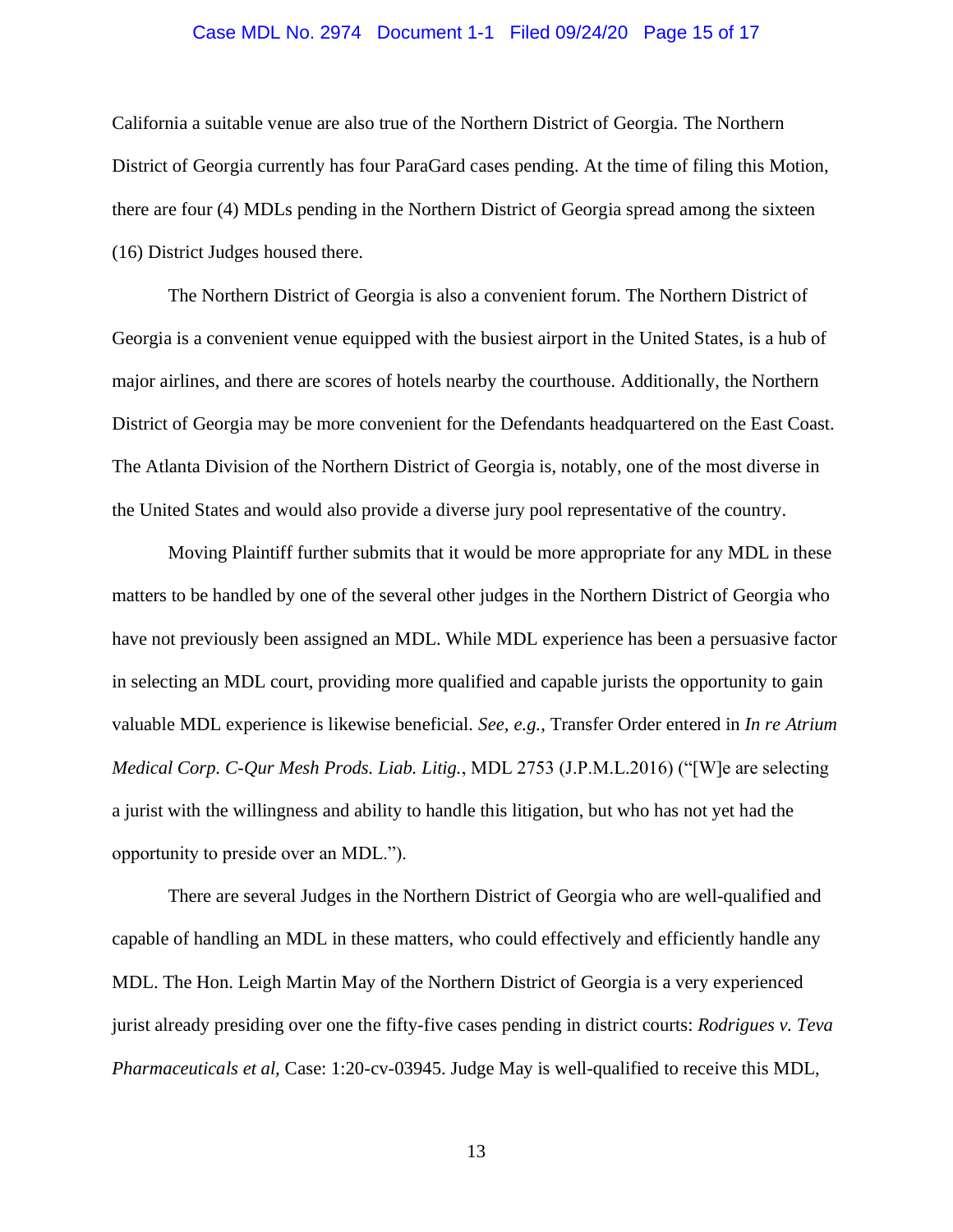#### Case MDL No. 2974 Document 1-1 Filed 09/24/20 Page 16 of 17

and as this product deals with women's health, Plaintiffs posit that the best judge to handle this MDL may be a woman. Appointed to the Northern District of Georgia bench in 2014, Judge May has extensive experience presiding over complex actions and specialized in product liability cases in private practice prior to ascending to the bench, but she has not yet handled an MDL.<sup>2</sup> Moving Plaintiff also submits that any of the other Northern District of Georgia Judges not currently handling an MDL, and who have yet to have an opportunity to preside over an MDL, $3$ would also be well-suited to handle this MDL.

## <span id="page-15-0"></span>**D. Alternatively, the Western District of Missouri Is Also A Suitable Venue for the MDL**

Alternatively, the Western District of Missouri is also a suitable venue for this MDL. The Western District of Missouri already has four (4) cases pending. While Kansas City, Missouri may not be as convenient as Los Angeles, California or Atlanta, Georgia, it is still a major city in the United States. In the age of modern electronics, video conferencing, "in the cloud" document repositories, and national plaintiffs' and defense counsel law firms, the geographic proximity has become increasingly less important. Further, currently there are ParaGard cases before the Honorable Stephen R. Bough in the Western District of Missouri. Judge Bough is an experienced jurist with MDL experience and favorable docket conditions. Judge Bough is currently presiding over a smaller MDL case load, MDL 2936, *In re: Smitty's/CAM2 303 Tractor Hydraulic Fluid* 

<sup>2</sup> By way of example, and not exhaustive, only: *Fred Landress et al v. C.R. Bard, Inc. et al*, Case No. 1:15-cv-02672- (medical device product liability); *Pamela Wells v. C.R. Bard, Inc. et al*, Case No. 1:19-cv-04016- (medical device product liability); *Jeffery Lee Steward v. C.R. Bard, Inc. et al, Case No.* 1:19-cv-04005 (medical device product liability).

<sup>&</sup>lt;sup>3</sup> In addition to Judge May, the following Northern District of Georgia judges have not yet had opportunity to preside over an MDL: Hon. Mark H. Cohen; Hon. Steve C. Jones; Hon. Eleanor L. Ross; and Hon. Amy Totenberg.